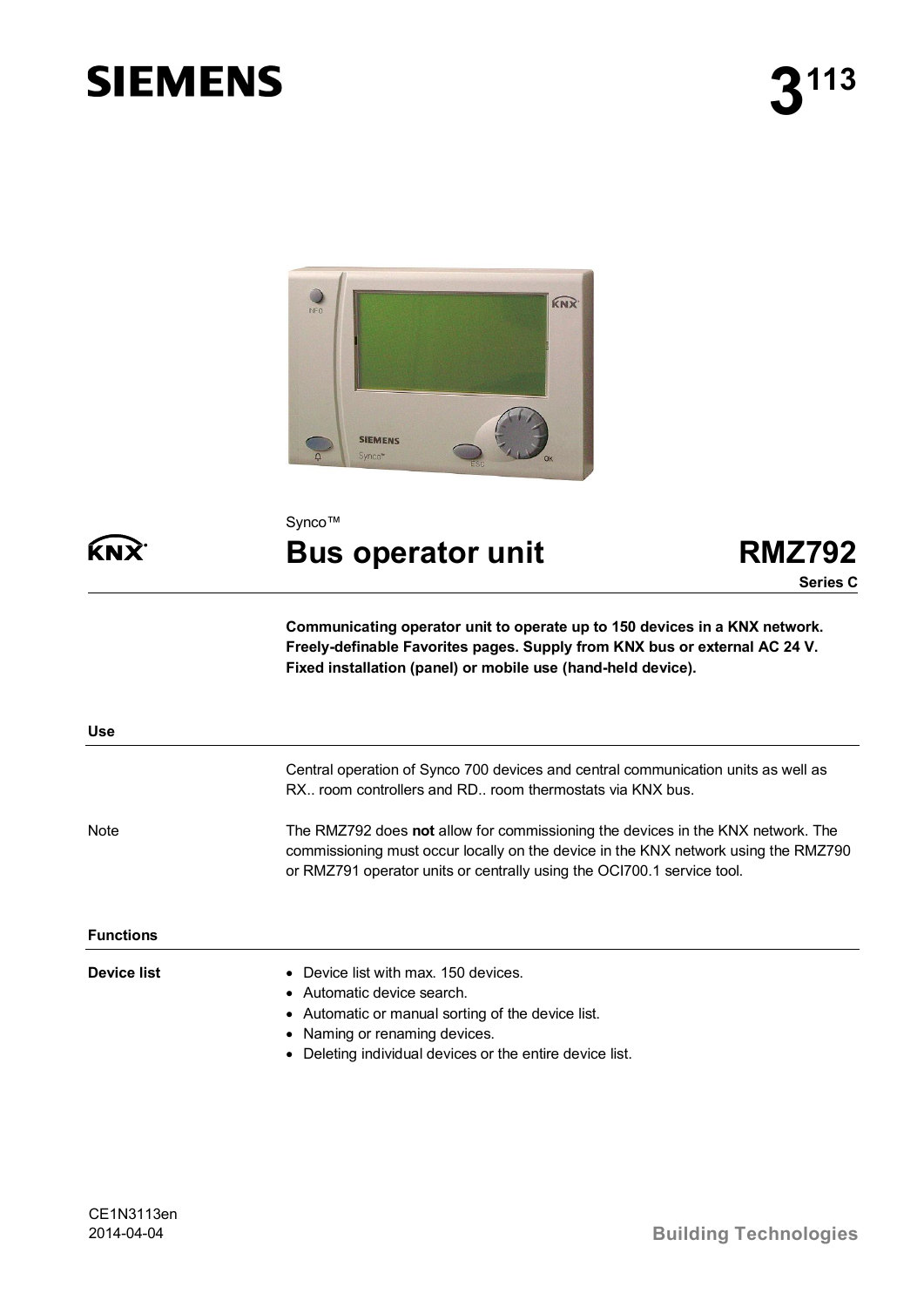| <b>Favorites pages</b>   | • Up to 20 definable Favorites pages featuring key plant values.<br>• Up to 10 plant values per Favorites page.<br>• Naming or renaming pages and plant values.<br>• Sorting Favorites pages.<br>• Deleting Favorites pages. |
|--------------------------|------------------------------------------------------------------------------------------------------------------------------------------------------------------------------------------------------------------------------|
| <b>Fault handling</b>    | • Fault indication via red LED and symbol.<br>• Fault acknowledgement and reset.<br>• List to display max. 20 current faults.                                                                                                |
| <b>Operating levels</b>  | • 4 operating levels: Info, User, Service, Password.<br>• User, Service, and Password level with individual password protection.                                                                                             |
| <b>Service functions</b> | • Customized business card for Service address/phone.<br>• Data backup.                                                                                                                                                      |
| <b>Bus functions</b>     | • Automatic device address search.<br>• Indication of fault status messages from other devices on the bus.<br>• Display of system time and date.                                                                             |
| <b>Supported devices</b> | • RM control units (Synco 700 range).<br>• RXB2 and RXL2 room controllers.<br>• RDG, RDF, RDU341 room thermostats.<br>$\bullet$ QAW740 room unit.<br>• OZW771, OZW775 central communication units.                           |
| Languages                | • German, English, French, Italian, Dutch, Polish, Czech, Slovakian, Hungarian,<br>Spanish, Portuguese, Danish, Norwegian, Swedish, Finnish, Greek, Russian,<br>Romanian, Slovenian, Serbian, Croatian, Bulgarian, Turkish.  |
| <b>Supply</b>            | • From KNX bus or external AC 24 V.                                                                                                                                                                                          |

#### **Type summary**

| Designation       | Type          | Languages                                                                                     |
|-------------------|---------------|-----------------------------------------------------------------------------------------------|
| Bus operator unit | <b>RMZ792</b> | de, en, fr, it, nl, pl, cs, sk, hu, es, pt,<br>da, no, sv, fi, el, ru, ro, sl, sr, hr, bg, tr |

#### **Ordering and delivery**

When ordering, specify both name and product number.

- · **RMZ792** bus operator unit.
- A connection cable and installation instructions are supplied wit the device.

The RMZ792 **Series C** bus operator unit does not have an exchangeable memory card. To operate future, new devices (with new device descriptions), order the **exchange device S/RMZ792**. **Important note**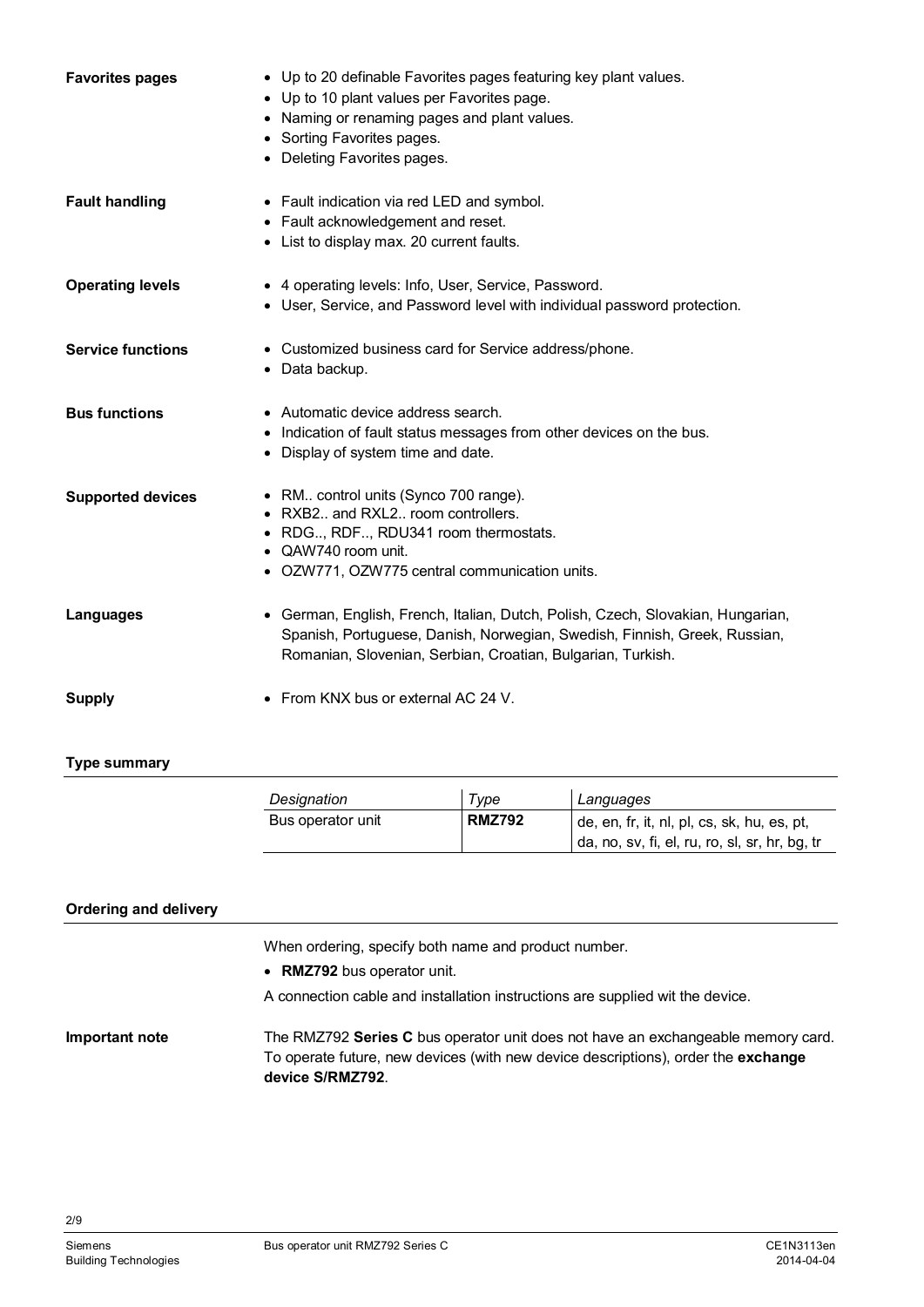|               | Devices                                    | Type                   | Data sheet no. |
|---------------|--------------------------------------------|------------------------|----------------|
| Synco 700     | Universal controller                       | RMU7x0, RMU7x0B        | N3144, N3150   |
|               | Heating controller                         | <b>RMH760, RMH760B</b> | N3131, N3133   |
|               | Boiler sequence controller                 | <b>RMK770</b>          | N3132          |
|               | Central control unit                       | RMB795, RMB795B        | N3121, N3122   |
|               | Switching and monitoring unit              | <b>RMS705, RMS705B</b> | N3123, N3124   |
|               | Room unit                                  | QAW740                 | N1633          |
|               | Central communication units                | OZW771, OZW775         | N3117, N5663   |
|               |                                            |                        |                |
| RXB, RXL      | Room controller                            | RXB21.1, RXB22.1       | N3873          |
|               | Room controller                            | RXL21.1, RXL22.1       | N3877          |
|               | Room controller                            | <b>RXB24.1</b>         | N3874          |
|               | Room controller                            | <b>RXL24.1</b>         | N3878          |
|               | Room controller                            | <b>RXB39.1</b>         | N3875          |
|               | Room controller                            | <b>RXL39.1</b>         | N3876          |
|               |                                            |                        |                |
| RDG, RDF, RDU | Room thermostat for fan coils              | RDG100KN               | N3191          |
|               | Room thermostat for fan coils              | RDG160KN               | N3191          |
|               | Room thermostat for VAV                    | RDG400KN               | N3192          |
|               | Room thermostat for fan coils              | <b>RDF301</b>          | N3171          |
|               | Room thermostat for fan coils              | RDF301.50H             | N3171          |
|               | Room thermostat for fan coils              | RDF600KN               | N3171          |
|               | Room thermostat for fan coils              | RDF800KN,              | N3174          |
|               |                                            | RDF800KN/NF            |                |
|               | Room thermostat for fan coils and lighting | RDF301.50              | N3171          |
|               | Room thermostat for VAV                    | <b>RDU341</b>          | N3172          |

## The RMZ792 Series C bus operator unit allows for operating the following devices:

#### **Product documentation**

| Documentation type                                                | Doc. no. |
|-------------------------------------------------------------------|----------|
| Basic documentation RMZ792, detailed description of the functions | P3113    |
| Installation instructions (mounting and commissioning)            | G3113    |
| Environmental declaration                                         | E3113    |
| Synco product range                                               | S3110    |
| "KNX bus" data sheet                                              | N3127    |
| Basic documentation: Communication via KNX bus                    | P3127    |
| CE declaration of conformity                                      | T3110    |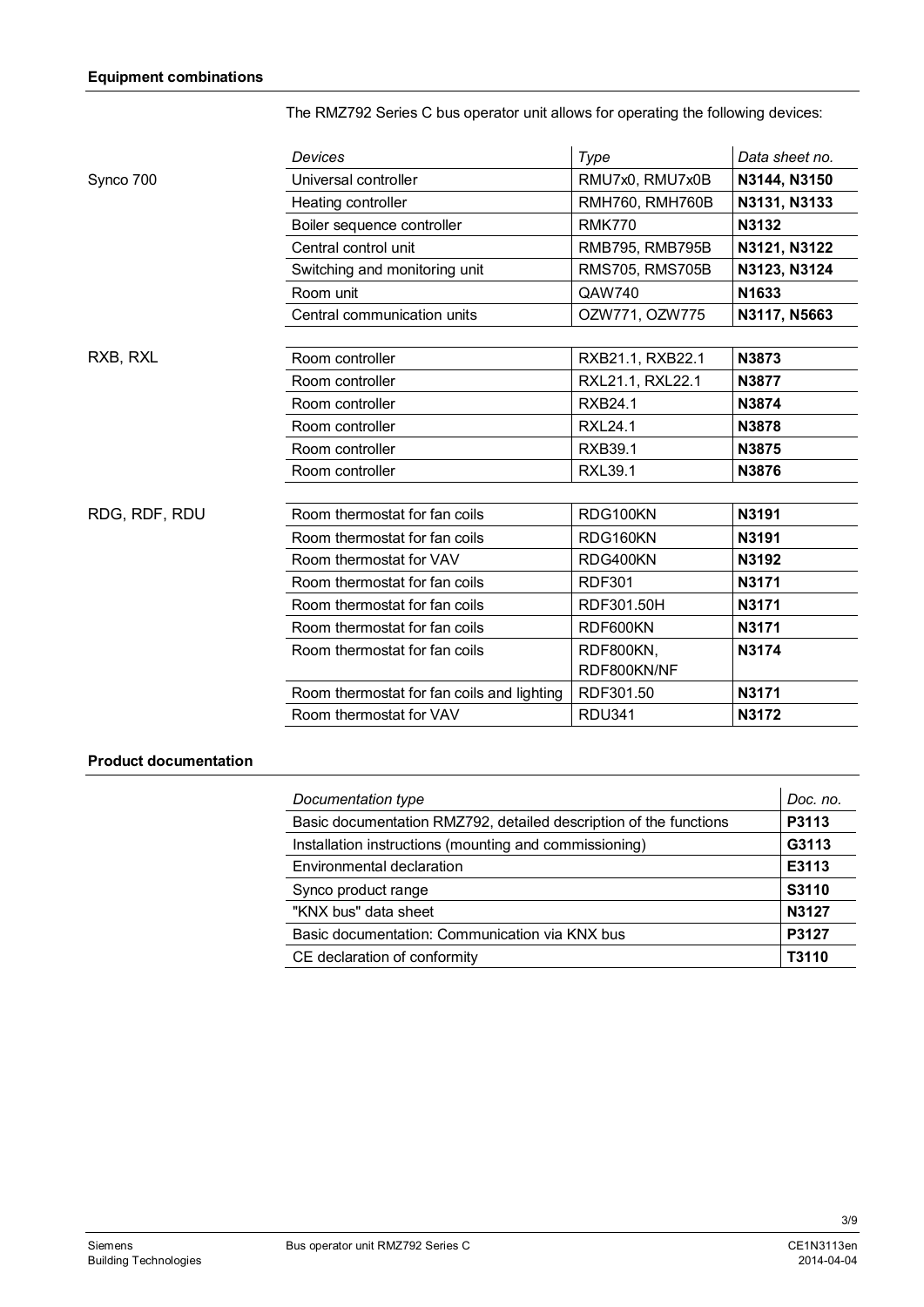The RMZ792 bus operator unit comprises a base plat and housing part with electronics, display, and operating elements.

The bus operator unit is well suited for front or wall mounting as well as mobile use as a hand-held device.

Cables are introduced via an opening in the base plate or an opening on the side of the upper part of the housing.

The supplied connection cable is to connect to a control unit or to a KNX bus plug (RJ45).

Supply occurs via KNX bus or externally with AC 24 V operating voltage at connection terminals G, G0 on the base plate.

0

 $\circledcirc$ 

- C

**Operating, display and connecting elements**



- 1 INFO button<br>2 LCD panel
- LCD panel
- 3 Fault button  $( \bigtriangleup )$  with integrated, red LED to display and acknowledge fault indication signals: *LED flashes:* Fault status message, ready to acknowledge *LED lit:* Fault status message pending, but not yet unlocked<br> *LED off*<br> *LED off LED off:* No fault status message available. Acknowledge or reset fault.
- 4 ESC button
- 5 Press-and-turn OK button
- 6 Connecting terminals CE+, CE– for KNX bus
- 7 Connecting terminals G, G0 for external supply AC 24 V

KNX  $1$   $2$   $3$ 

- 1 Slider = KNX for supply from KNX bus (power 45 mA)
- 2 Slider = EXT for external supply AC 24 V to G, G0 (power 5 mA)
- 3 RJ45 connection plug for connection cable to control unit or KNX bus plug

#### **Engineering notes**

Slider KNX / EXT



- · Power 45 mA must be included when calculating power for the bus operator unit supplied via KNX bus.
- · AC 24 V voltage is required to power the bus operator unit externally. It must meet requirements for SELV/PELV (safety extra low-voltage).
- · The transformers used must be safety isolating transformers featuring double insulation as per EN 60742 or EN 61558-2-6, designed for 100% duty.
- · Fuses, switches, wiring and earthing must comply with relevant national safety regulations for electrical installations.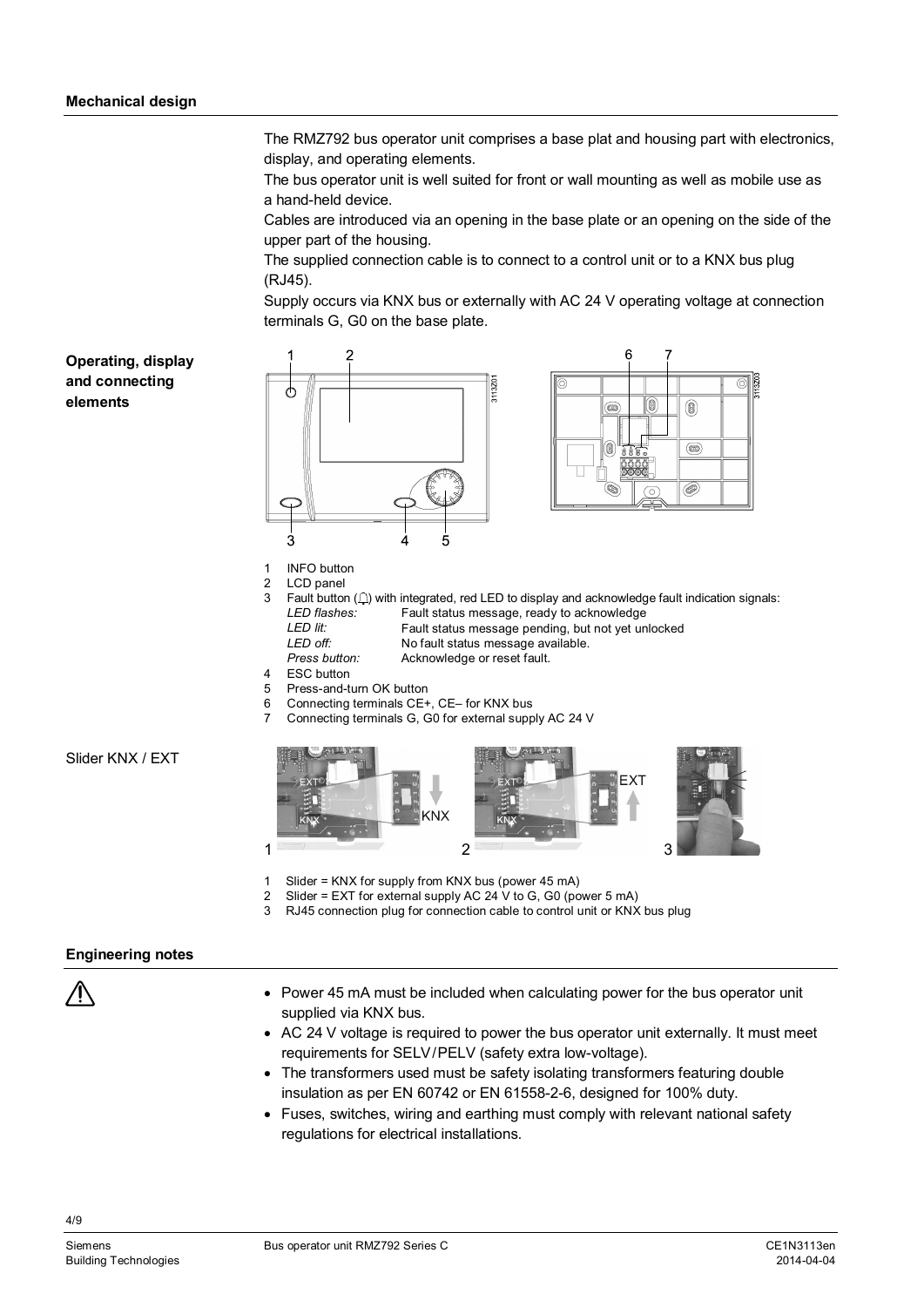- · The RMZ792 bus operator unit is designed for:
	- Front mounting (15 mm dia. drill hole required for cable entry).
	- Wall mounting.
	- Mobile use as hand-held device.
- · Mounting in wet or damp spaces not allowed. Observer all permissible environmental conditions.
- · Disconnect the system from the power prior to mounting and installing the device.
- · Connecting the bus operator unit to an operating plant is allowed only when the supplied cable (RJ45 plug) is used.
- · Comply with all ESD safety measures, i.e. do not touch electronic components on the circuit board.

#### **Commissioning notes**

- · Only staff trained by Siemens with associated permissions (access rights) may commission (configure) the RMZ792 operator unit. See also P3113 basic documentation.
- · The RMZ792 bus operator unit does **not** allow for commissioning (configuring) the devices in the KNX network. Commissioning must occur locally on the device (bus device) in the KNX network using the RMZ790 or RMZ791 operator units or centrally using the OCI700.1 service tool.
- · See the installation instructions for initially starting and commissioning the bus operator unit.
- · Troublefree operation of the bus operator unit requires a correct device address for all bus devices.

#### **General notes**

**Maintenance**

The RMZ792 does not require maintenance (no change of battery, no fuses). Clean the housing only with a dry towel.

The RMZ792 bus operator unit cannot be repaired on site.

**Repair**

**Disposal**

The devices are considered electronics devices for disposal in term of European Directive 2012/19/EU and may not be disposed of as domestic waste.

- Dispose of the device via the channels provided for this purpose.
- Comply with all local and currently applicable laws and regulations.

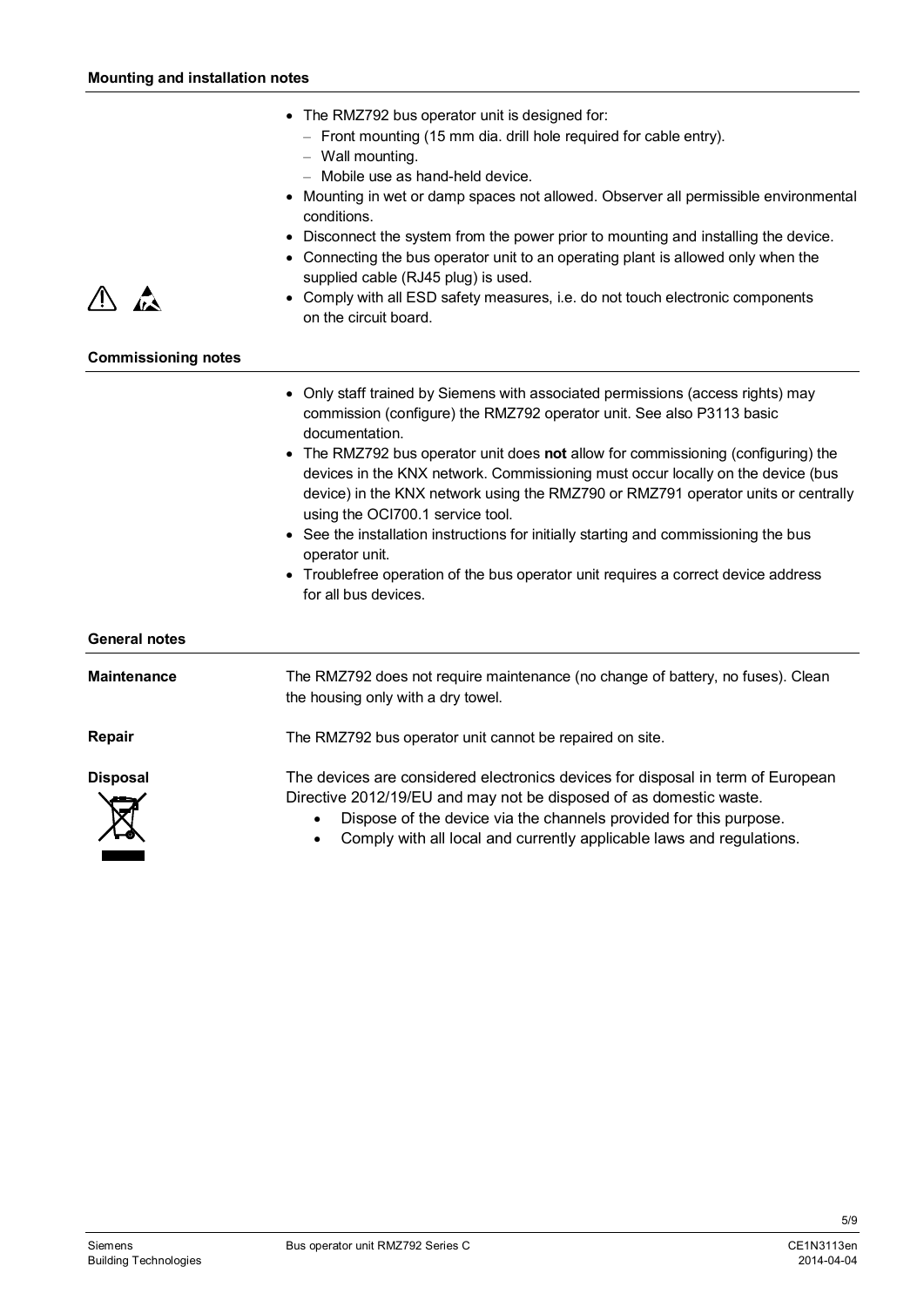| Power supply (G, G0)          | Operating voltage<br>Safety extra-low voltage (SELV) / protective             | AC 24 V $\pm$ 20 %                      |
|-------------------------------|-------------------------------------------------------------------------------|-----------------------------------------|
|                               | extra-low voltage (PELV) as per<br>requirements for external safety isolating | <b>HD 384</b>                           |
|                               | transformer (100% ED, max. 320 VA) as per                                     | EN 60742 / EN 61558-2-6                 |
|                               | Short interruptions to power supply as per                                    | EN 61000-4-11, 100 ms                   |
|                               | Frequency                                                                     | 50/60 Hz                                |
|                               | Power consumption                                                             | Max. 2.5 VA                             |
|                               | Supply line fusing                                                            | Max. 10 A                               |
| <b>Connection</b>             | Connection type                                                               | Screw terminals                         |
| Power supply (G, G0)          | For wire                                                                      | $0.052.5$ mm <sup>2</sup>               |
|                               | For strand                                                                    | $0.051.5$ mm <sup>2</sup>               |
|                               | Power consumption for external supply (G, G0) 5 mA                            |                                         |
| <b>KNX bus connection</b>     | Connection types                                                              | Screw terminals or                      |
|                               |                                                                               | RJ45 plug for connection cable          |
|                               | Connection type                                                               | Screw terminals                         |
|                               | For wire                                                                      | $0.052.5$ mm <sup>2</sup>               |
|                               | For strand                                                                    | $0.051.5$ mm <sup>2</sup>               |
|                               | Cable type                                                                    | 2-core stranded,                        |
|                               |                                                                               | Without screening                       |
|                               | Connections CE+, CE-                                                          | Not exchangeable                        |
| <b>KNX</b> interface          | Interface type                                                                | KNX TP1, 9.6 kbps                       |
|                               | Bus load number                                                               | 0.5                                     |
|                               | Power consumption at KNX bus supply                                           | 45 mA                                   |
|                               |                                                                               |                                         |
| <b>Connection cable</b>       | For connection to                                                             | Synco control unit                      |
| (supplied with RMZ792)        | or to                                                                         | KNX bus plug                            |
|                               | Design                                                                        | 8-core, RJ45 plug both sides            |
|                               | Length                                                                        | 3 <sub>m</sub>                          |
| Degrees of protection         | Degree of protection of housing to IEC 60529                                  | IP 20 (when mounted)                    |
|                               | Safety class                                                                  | III to EN 60730-1                       |
|                               |                                                                               |                                         |
| <b>Environmental</b>          | Operation as per                                                              | IEC 60721-3-3                           |
| conditions                    | <b>Climatic conditions</b>                                                    | Class 3K5                               |
|                               | Temperature (housing and electronics)                                         | $050$ °C                                |
|                               | Humidity                                                                      | 595% r. h. (non-condensing)             |
|                               | <b>Mechanical conditions</b>                                                  | Class 3M2                               |
|                               | Transport as per                                                              | IEC 60721-3-2                           |
|                               | <b>Climatic conditions</b>                                                    | Class 2K3                               |
|                               | Temperature                                                                   | $-25+70$ °C                             |
|                               | Humidity                                                                      | <95 % r.h.                              |
|                               | <b>Mechanical conditions</b>                                                  | Class 2M2                               |
| <b>Classifications as per</b> | Degree of contamination, control environment                                  | 2                                       |
| <b>EN 60730</b>               | Software class                                                                | A                                       |
|                               | Rated surge voltage                                                           | 500 V                                   |
|                               |                                                                               |                                         |
| <b>Materials and colors</b>   | Bus operator unit                                                             | Polycarbonate, RAL 7035<br>(light-gray) |
|                               | Packaging                                                                     | Corrugated cardboard                    |
|                               |                                                                               |                                         |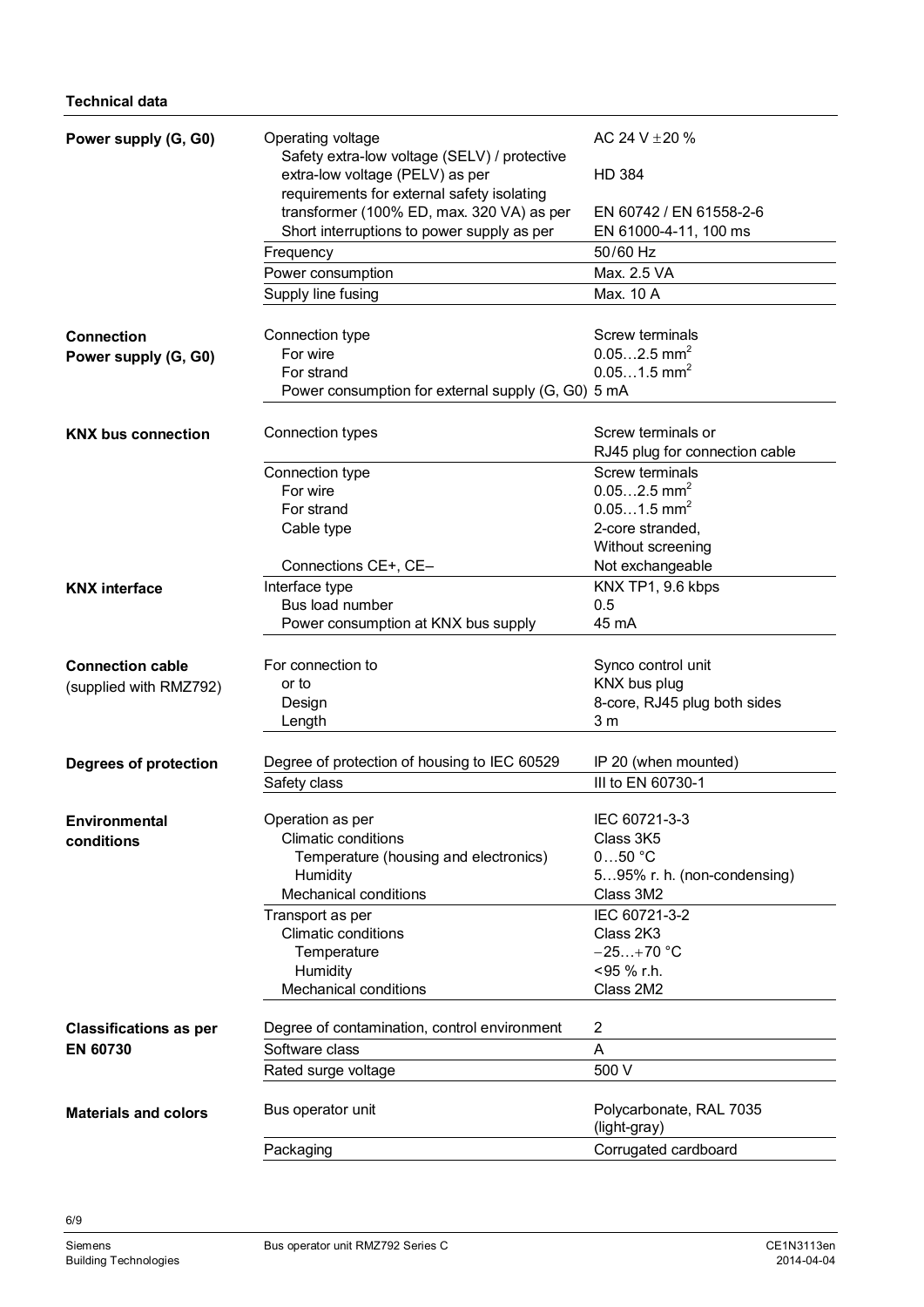| <b>Standards and</b><br>guidelines | Product standard                                                                                                                                                                                                                                                  | EN 60730-1<br>Automatic electrical controls for<br>household and similar use                                                            |
|------------------------------------|-------------------------------------------------------------------------------------------------------------------------------------------------------------------------------------------------------------------------------------------------------------------|-----------------------------------------------------------------------------------------------------------------------------------------|
|                                    | Product family standard                                                                                                                                                                                                                                           | EN 50491-3                                                                                                                              |
|                                    |                                                                                                                                                                                                                                                                   | General requirements for Home and<br><b>Building Electronic Systems (HBES)</b><br>and Building Automation and Control<br>Systems (BACS) |
|                                    | Electromagnetic compatibility                                                                                                                                                                                                                                     | For residential, commercial and<br>industrial environment                                                                               |
|                                    | EU Conformity (CE)                                                                                                                                                                                                                                                | CE1T3110xx <sup>*)</sup>                                                                                                                |
|                                    | <b>RCM Conformity</b>                                                                                                                                                                                                                                             | CE1T3110en C1 *)                                                                                                                        |
|                                    | Environmental compatibility<br>The product environmental declaration CE1E3113 <sup>*</sup> contains data on<br>environmentally compatible product design and assessments (RoHS compliance,<br>materials composition, packaging, environmental benefit, disposal). |                                                                                                                                         |
| Weight                             | Excl. packaging                                                                                                                                                                                                                                                   | $0.215$ kg                                                                                                                              |
|                                    | Connection cable                                                                                                                                                                                                                                                  | 0.110 kg                                                                                                                                |
|                                    |                                                                                                                                                                                                                                                                   |                                                                                                                                         |

\*) The documents can be downloaded from [http://siemens.com/bt/download.](http://siemens.com/bt/download)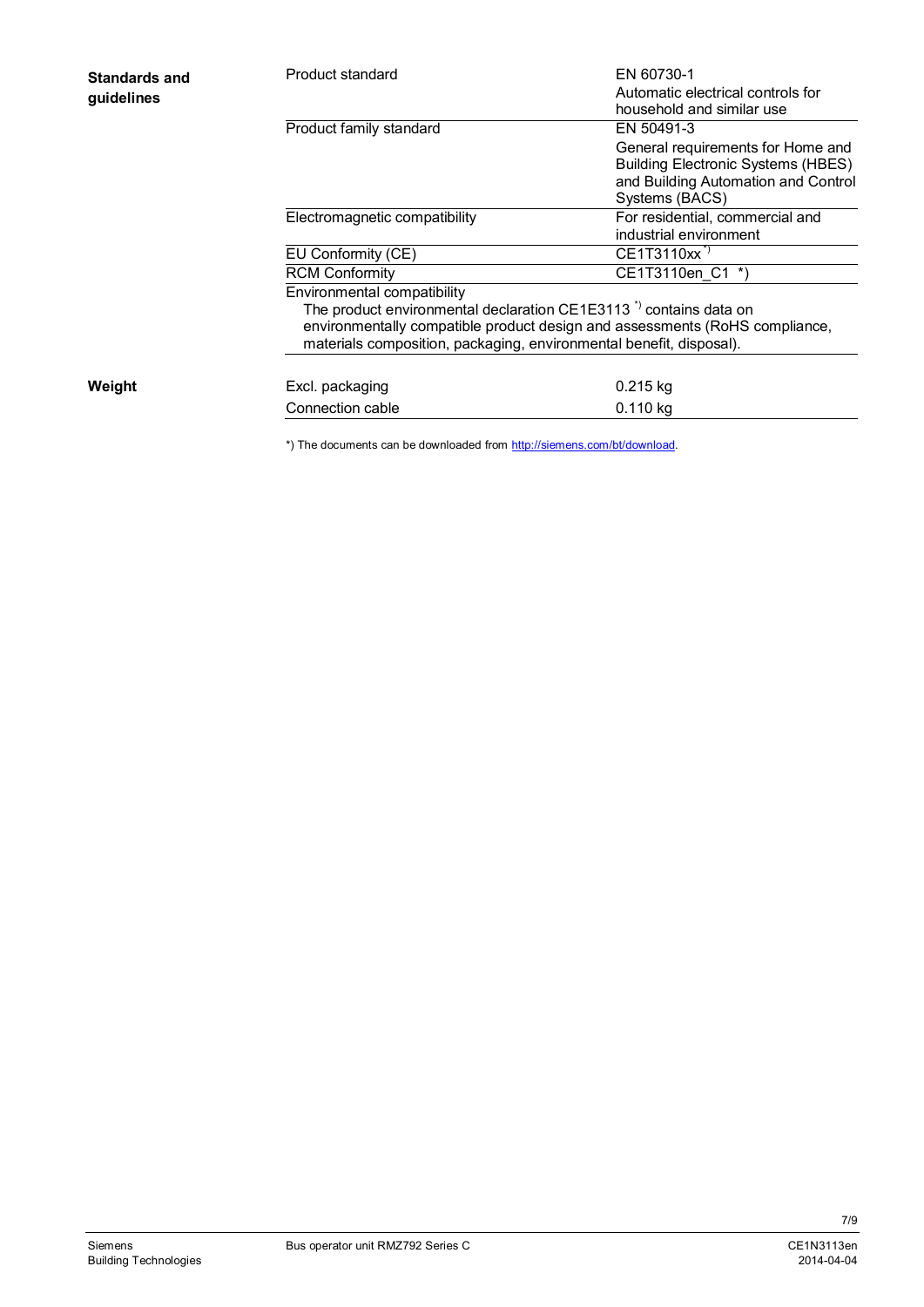#### **Connection diagrams**

**Connection diagram**



G, G0 Operating voltage AC 24 V

CE+ KNX bus data line (positive)<br>CE- KNX bus data line (negative

CE- KNX bus data line (negative)<br>KNX RJ45 connection plug for KN.

KNX RJ45 connection plug for KNX bus<br>Sider to select nower supply KNX

Slider to select power supply KNX / EXT

KNX: Supply from KNX bus (power consumption 45 mA) EXT: External supply AC 24 V via terminals G, G0, power consumption 5 mA

**Supply from KNX bus (fixed installation)**





**Supply external AC 24 V (terminals G, G0)**





### **Supply from Synco device or bus plug via supplied cable**



Slider setting S: KNX

N1 Synco RM.. control unit S1 RMZ792 bus operator unit

X1 KNX bus plug

Note

8/9

See basic documentation P3113 to configure RMZ792 bus operator unit.